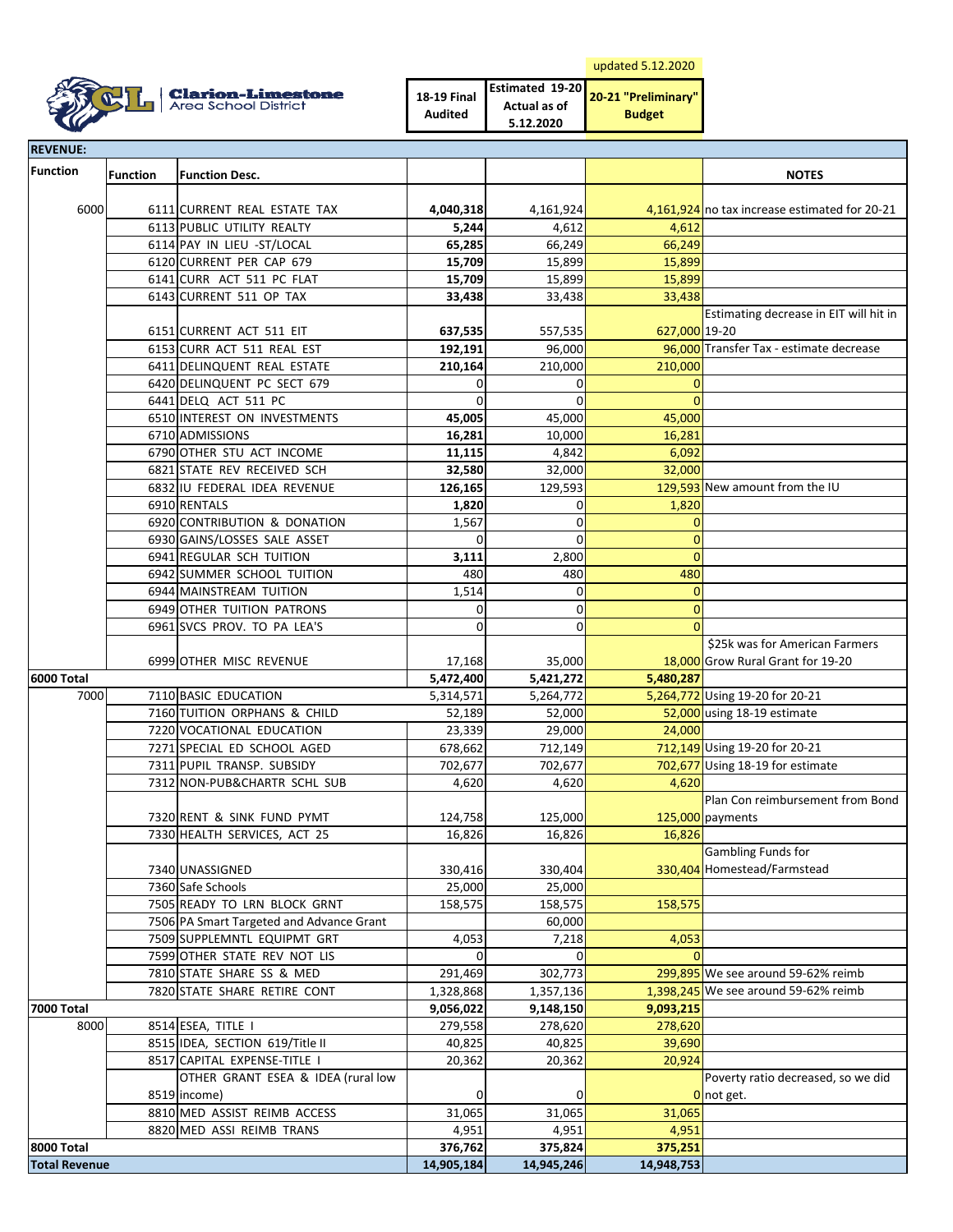Clarion-Limestone

| 18-19 Final    |              | <b>Estimated 19-20</b> 20-21 "Preliminary" |  |
|----------------|--------------|--------------------------------------------|--|
| <b>Audited</b> | Actual as of | <b>Budget</b>                              |  |
|                | 5.12.2020    |                                            |  |

| <b>EXPENSES:</b>       |            |                                        |           |           |                     |                                                                  |
|------------------------|------------|----------------------------------------|-----------|-----------|---------------------|------------------------------------------------------------------|
| <b>Object Category</b> |            |                                        |           |           |                     | <b>NOTES</b>                                                     |
| 100                    |            | <b>Salaries &amp; Wages:</b>           |           |           |                     |                                                                  |
|                        | 111        | <b>REGULAR SALARY</b>                  | 443,676   | 492,757   | 524,260             |                                                                  |
|                        | 112        | Regular Salary Sub                     |           | 9,754     | $\Omega$            |                                                                  |
|                        | 113        | <b>OVERTIME SALARY</b>                 |           | 311       | $\Omega$            |                                                                  |
|                        | 116        | <b>EMPLOYEE INS. - OPT OUT</b>         | 30,000    | 18,000    | 18,000              |                                                                  |
|                        | 121        | PROFESS-EDUC SALARIES                  | 4,231,426 | 4,152,347 | 4,321,357           |                                                                  |
|                        | 122        | PROFESSIONAL EDUC SUBS                 | 119,601   | 60,295    | 70,460              |                                                                  |
|                        | 123        | <b>ATTENDANCE BONUS</b>                | 5,025     | 5,025     | 10,000              |                                                                  |
|                        | 131        | OTHER PROF SALARY                      | 453,930   | 461,114   | 444,069             |                                                                  |
|                        | 132        | PROFESS OTHER SUBS                     | 7,654     | 2,512     | 2,500               |                                                                  |
|                        | 141        | NURSE LPN/RGHT TO KNOW                 | 42,509    | 55.825    | 56,356              |                                                                  |
|                        | 151        | <b>CLERICAL SALARY</b>                 | 407,073   | 400,160   | 381,560             |                                                                  |
|                        | 152        | OFFICE/CLERICAL SUBS                   | 1,154     | 1,689     | 500                 |                                                                  |
|                        | 181        | <b>CUSTODIAL SALARIES</b>              | 360,096   | 313,041   | 317,928             |                                                                  |
|                        | 182        | <b>CUSTODIAL SUBS</b>                  | 21,478    | 47,484    | 12,000              |                                                                  |
|                        | 183        | OT CUSTODIAL                           | 6,292     | 17,321    | 6,000               |                                                                  |
|                        | 191        | <b>INSTR ASST SALARY</b>               | 302,681   | 340,497   | 309,688             |                                                                  |
|                        | 192        | <b>INSTRUCT ASST SUBS</b>              | 6,176     | 5,449     | 5,000               |                                                                  |
| 100 Total              |            |                                        | 6,438,771 | 6,383,581 | 6,479,678           |                                                                  |
| 200                    |            | <b>Benefits</b>                        |           |           |                     |                                                                  |
|                        |            |                                        |           |           |                     | 211, 281, & 291 - net increase is                                |
|                        |            |                                        |           |           |                     | \$41k in 20-21 due to estimates of                               |
|                        |            |                                        |           |           |                     | new employees taking family                                      |
|                        | 211        | <b>Medical Insurance</b>               | 1,784,178 | 1,831,637 | 1,905,791 coverage. |                                                                  |
|                        |            |                                        |           |           |                     |                                                                  |
|                        |            |                                        |           |           |                     | This will probably decrease - we do                              |
|                        | 212        | Dental Insurance                       | 73,191    | 68,164    |                     | 91,850 get discounts based on participation.                     |
|                        | 213        | Life Insurance                         | 7,284     | 7,271     | 7,115               |                                                                  |
|                        | 214        | <b>Income Protection</b>               | 4,884     | 4,895     | 4,954               |                                                                  |
|                        | 215        | Vision                                 | 19,895    | 19,218    | 19,207              |                                                                  |
|                        | 220        | <b>FICA</b>                            | 491,754   | 488,344   | 491,418             |                                                                  |
|                        |            |                                        |           |           |                     |                                                                  |
|                        |            |                                        |           |           |                     |                                                                  |
|                        | 230        | <b>PSERS Retirement</b>                | 2,141,499 | 2,188,930 |                     | 2,208,314 34.29% in 19-20 / 34.51% for 20-21                     |
|                        | 240        | <b>Tuition Reimb</b>                   | 4,596     | 5,000     | 10,000              |                                                                  |
|                        | 250        | <b>Unemployment Comp</b>               | 1,925     | 300       | 139                 |                                                                  |
|                        | 260        | Workers' Comp                          | 60,615    | 65,567    | 76,163              |                                                                  |
|                        |            |                                        |           |           |                     | 211, 281 & 291 need to be added                                  |
|                        |            |                                        |           |           |                     | together - this is a coding difference                           |
|                        | 281        | <b>OPEB Cost for Health Insurance</b>  | 72,197    | 73,000    |                     | 40,000 of 19-20 and 20-21                                        |
|                        | 291        | <b>Other Retirement Plans</b>          | 23,625    | 24,000    | 7,600               |                                                                  |
|                        | 299        | <b>Other Retirement Plans</b>          | 5,167     | 5,696     | 5,000               |                                                                  |
| 200 Total              |            |                                        | 4,690,810 | 4,782,022 | 4,867,551           |                                                                  |
| 300                    |            | <b>Professional Services</b>           |           |           |                     |                                                                  |
|                        |            |                                        |           |           |                     | 19-20 water testing and additional                               |
|                        | 300        | <b>Purchased Professional Services</b> | 1,249     | 4,000     |                     | 4,000 lines on paving                                            |
|                        | 310<br>322 | <b>Admin Services</b>                  | 2,524     | 1,350     |                     | 1,350 audit valuation report                                     |
|                        |            | <b>IU Professional Ed Services</b>     | 433,421   | 288,271   | 272,632             |                                                                  |
|                        |            |                                        |           |           |                     | New Story, Pathways, and<br>contracted Social Worker (new in 19- |
|                        | 323        |                                        |           |           |                     |                                                                  |
|                        |            | Professional Ed Other Ed Agency        | 65,825    | 242,343   | 323,360 20)         |                                                                  |
|                        |            |                                        |           |           |                     | Prof Development, trainings,                                     |
|                        |            |                                        |           |           |                     | certifications, Title Services (will use)                        |
|                        |            |                                        |           |           |                     | - this is an area that we probably not                           |
|                        | 324        | Professional Ed Other Ed Train         | 7,468     | 8,400     |                     | 35,414 use all the budgeted amounts                              |
|                        | 329        | Professional Ed Services - Other       | 3,413     | 3,800     |                     | 3,600 IEP writing                                                |
|                        |            |                                        |           |           |                     |                                                                  |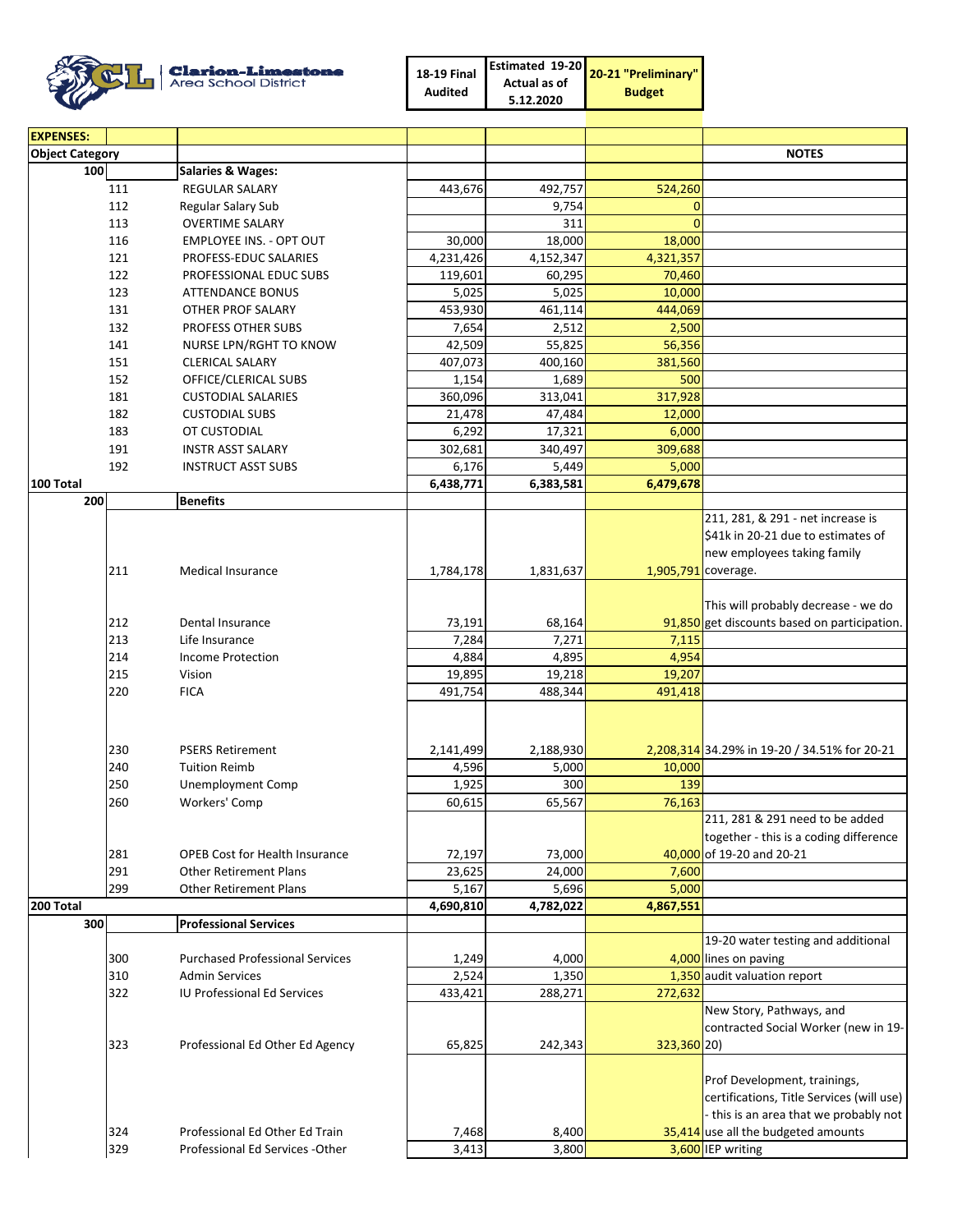|           |         | <b>Clarion-Limestone</b>           | <b>18-19 Final</b> | Estimated 19-20 | 20-21 "Preliminary" |                                           |
|-----------|---------|------------------------------------|--------------------|-----------------|---------------------|-------------------------------------------|
|           |         | Area School District               | <b>Audited</b>     | Actual as of    |                     |                                           |
|           |         |                                    |                    | 5.12.2020       | <b>Budget</b>       |                                           |
|           |         |                                    |                    |                 |                     | The majority of this category is Tax      |
|           |         |                                    |                    |                 |                     | collector commission, Legal services,     |
|           | 330     | <b>Other Professional Services</b> | 140,962            | 101,015         |                     | 105,937 and Athletic Trainer              |
|           | 348     | <b>Technical Plan Services</b>     | 10,916             | 10,000          | 4,000               |                                           |
|           | 350     | Security/Safety Service            | 29,188             | 30,240          | 30,240              |                                           |
|           |         |                                    |                    |                 |                     | mostly officials for athletics, security, |
|           | 390     | <b>Other Professional Services</b> | 26,873             | 23,000          | 34,215 ems          |                                           |
| 300 Total |         |                                    | 721,838            | 712,419         | 814,749             |                                           |
| 400       |         | <b>Property Service</b>            |                    |                 |                     |                                           |
|           | 411     | <b>Disposal Services</b>           | 9,465              | 9,500           | 9,810               |                                           |
|           | 412     | <b>Snow Plowing Services</b>       | $\Omega$           | 0               | 2,000               |                                           |
|           | 414     | Lawn Care Services                 | 1,071              | 800             | $\Omega$            |                                           |
|           |         |                                    |                    |                 |                     |                                           |
|           | 424     | Water/Sewage                       | 47,419             | 47,000          |                     | 47,000 Increased 18-19 due to the Sewage  |
|           |         |                                    |                    |                 |                     | This was increased due to elevator        |
|           | 430     | Repairs/Maint                      | 28,867             | 35,508          | 27,085 issues       |                                           |
|           | 432     | <b>Equipment Repair</b>            | 11,414             | 15,000          | 9,895               |                                           |
|           | 438     | Info System Rep                    | 7,571              | 2,000           | 3,000               |                                           |
|           | 441     | <b>Bldg Rental</b>                 | 893                | 0               | 1,200               |                                           |
|           | 449     | <b>Other Rentals</b>               | 1,017              | 300             | 4,200               |                                           |
|           | 460     | <b>Extermination Services</b>      | 473                | 0               | 3,000               |                                           |
|           | 490     | <b>Other Property Services</b>     | 10,095             | 15,000          |                     | 4,058 Fair share and Mainstream           |
| 400 Total |         |                                    | 118,284            | 125,108         | 111,248             |                                           |
| 500       |         | <b>Other Purchased Services</b>    |                    |                 |                     |                                           |
|           | 513     | <b>Contracted Carriers</b>         | 869,717            | 800,000         | 825,000             |                                           |
|           | 519     | Other Student Transpiration        | 38,379             | 32,000          | 57,715              |                                           |
|           | 523     | Prop & Liab Insurance              | 42,936             | 43,599          | 43,599              |                                           |
|           | 525     | <b>Bonding Insurance</b>           | $\Omega$           | $\Omega$        | 700                 |                                           |
|           | 529     | Other Insurance                    | 4,800              | 4,800           |                     | 4,800 athletic accident insurance         |
|           | 530     | Communications                     | 9,656              | 10,000          | 12,220              |                                           |
|           | 538     | <b>Telecomm Services</b>           | 10,879             | 10,879          | 11,000              |                                           |
|           | 549     |                                    |                    |                 |                     |                                           |
|           |         | Advertising/Public Rel             | 5,183              | 5,183           | 6,000               |                                           |
|           | 550     | Printing/Binding                   | 1,385              | 2,500           | 3,500               |                                           |
|           | 561     | <b>Tuition Other LEA</b>           | 60,934             | 70,000          | 68,200              |                                           |
|           | 562     | <b>Charter School Tuition</b>      | 302,109            | 371,000         | 383,768             |                                           |
|           |         |                                    |                    |                 |                     |                                           |
|           |         |                                    |                    |                 |                     | Decreased - ADM's decreasing due          |
|           |         |                                    |                    |                 |                     | to graduating students and from the       |
|           | 564     | Area Votech Service Tuition        | 201,974            | 220,000         |                     | 211,389 marketing of our Ag Department    |
|           | 568     | TUITION TO APS, PRRI               | 0                  | 0               | 0                   |                                           |
|           | 569     | TUITION-OTHER                      | 8,416              | $\mathbf 0$     | $\Omega$            |                                           |
|           | 580     | Travel                             | 13,606             | 13,000          | 25,050              |                                           |
|           |         |                                    |                    |                 |                     | football participation fees, wrestling,   |
|           | 592     | Services Purchased ST LEA          | 10,647             | 35,000          | 33,000 soccer       |                                           |
|           | 595     | IU Pymt by W/H                     | 12,387             | 12,656          | 12,341              |                                           |
|           | 599     | <b>Other Purchased Services</b>    | 1,321              | 1,321           |                     | 900 Title services                        |
| 500 Total |         |                                    | 1,594,329          | 1,631,937       | 1,699,182           |                                           |
| 600       |         | <b>Supplies</b>                    |                    |                 |                     |                                           |
|           | 610     | <b>General Supplies</b>            | 333,605            | 340,000         | 361,010             |                                           |
|           | 621     | Natural Gas                        | 51,858             | 46,389          | 55,000              |                                           |
|           | 622     | Electricity                        | 107,866            | 94,000          | 108,000             |                                           |
|           | 626     | Gasoline                           | 1,838              | 1,500           | 2,500               |                                           |
|           | 627     | Diesel Fuel                        | 516                | 700             | 4,000               |                                           |
|           |         |                                    |                    |                 |                     | Purchased new reading series in 19-       |
|           | 640     | <b>Books</b>                       | 40,016             | 100,000         | $22,531$ 20         |                                           |
|           | 650     | Supplies & Fees Tech               | 93,896             | 109,611         | 118,451             |                                           |
| 600 Total |         |                                    | 629,596            | 692,200         | 671,492             |                                           |
| 700       |         | <b>Property &amp; Equipment</b>    |                    |                 |                     |                                           |
|           | 752/756 | Capital Hardware Equip             | 14,853             | 149,329         |                     |                                           |
|           | 758     | New Capital H/W                    | 18,553             | 10,000          |                     |                                           |
|           | 760     | Replace Equip                      | 36,422             | 51,050          |                     |                                           |
|           |         |                                    |                    |                 |                     |                                           |